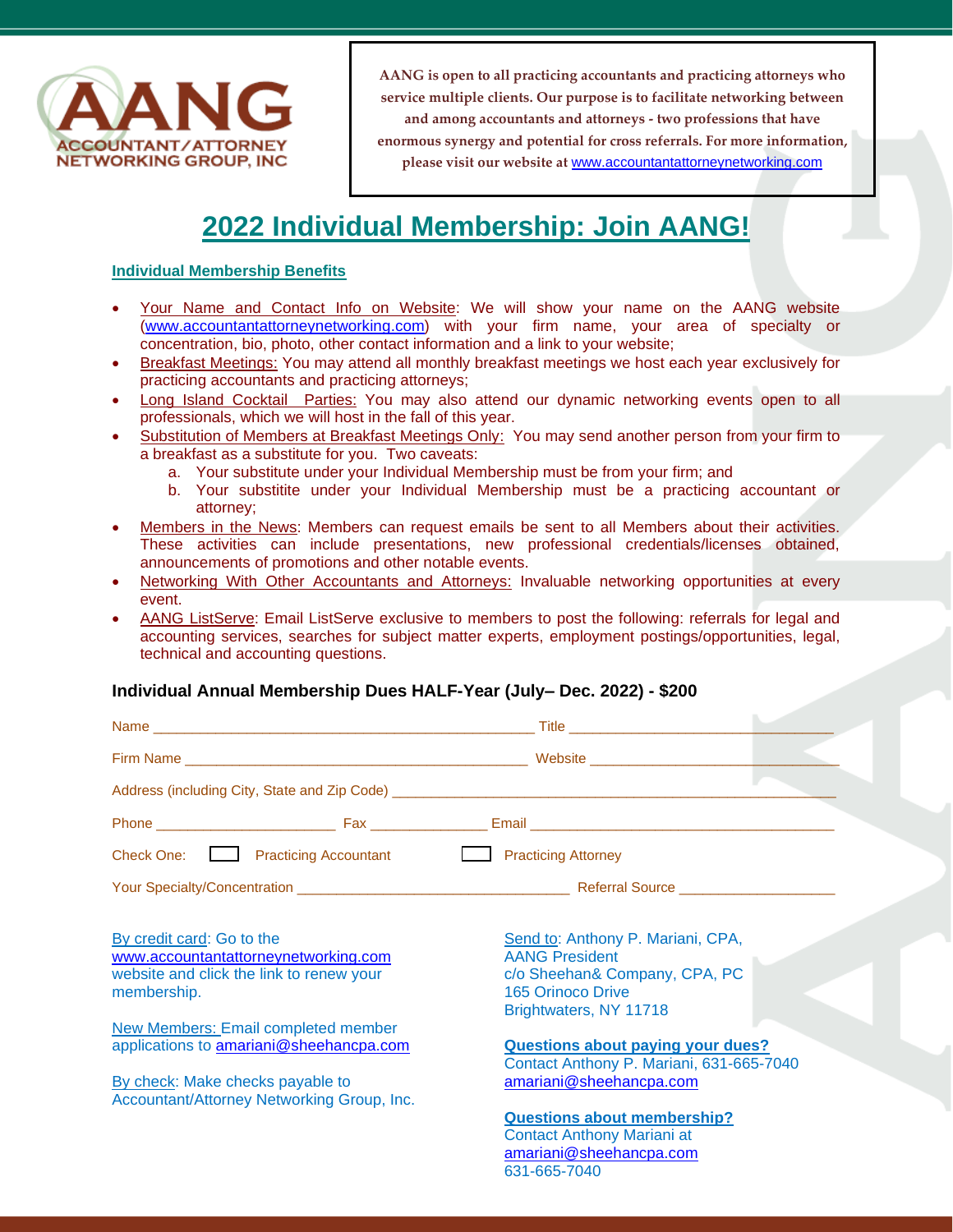

## **2022 Firm Membership: Tap Into The Benefits!**

**Firm Membership Benefits:** In addition to all the benefits of the Individual Membership, the Firm Membership includes even more! Here are the benefits of Firm Membership:

- All Four (4) Firm Members' Names and Contact Info on Website: We will separately show each of your four individual members' names on the AANG Website ([www.accountantattorneynetworking.com](http://www.accountantattorneynetworking.com/)) with the Firm Name, their individual specialty or area of concentration, bio, photo, other contact information and a link to your website;
- Substitution of Members at Events: You may send any four people from your firm to the breakfasts or cocktail party including sending a substitute for one of the Firm Members. That means that your Firm can have four people at each our events. Two caveats:
	- o All attendees under your Firm Membership must be from the Company who holds the Firm Membership; and
	- o All attendees under your Firm Membership must be practicing accountants or attorneys;
- Breakfast Meetings: You may attend all breakfast meetings we host each year exclusively for practicing accountants and practicing attorneys;
- Long Island Cocktail Parties: You may also attend our dynamic networking events open to all professionals, which we will host in the fall of this year.
- Members in the News: Members can request emails be sent to all Members about their activities. These activities can include presentations, new professional credentials/licenses obtained, announcements of promotions and other notable events.
- Networking With Other Accountants and Attorneys: Invaluable networking opportunities at every event.
- AANG ListServe: Email ListServe exclusive to members to post the following: referrals for legal and accounting services, searches for subject matter experts, employment postings/opportunities, legal, technical and accounting questions.

#### **Firm Membership Dues HALF-Year (July– Dec. 2022) - \$700** Contact Name \_\_\_\_\_\_\_\_\_\_\_\_\_\_\_\_\_\_\_\_\_\_\_\_\_\_\_\_\_\_\_\_\_\_\_\_\_\_\_\_\_\_ Title \_\_\_\_\_\_\_\_\_\_\_\_\_\_\_\_\_\_\_\_\_\_\_\_\_\_\_\_\_\_\_\_\_\_ Firm Name \_\_\_\_\_\_\_\_\_\_\_\_\_\_\_\_\_\_\_\_\_\_\_\_\_\_\_\_\_\_\_\_\_\_\_\_\_\_\_\_\_\_\_\_ Website \_\_\_\_\_\_\_\_\_\_\_\_\_\_\_\_\_\_\_\_\_\_\_\_\_\_\_\_\_\_\_\_ Address (including City, State and Zip Code) Phone \_\_\_\_\_\_\_\_\_\_\_\_\_\_\_\_\_\_\_\_\_\_\_ Fax \_\_\_\_\_\_\_\_\_\_\_\_\_\_\_ Email \_\_\_\_\_\_\_\_\_\_\_\_\_\_\_\_\_\_\_\_\_\_\_\_\_\_\_\_\_\_\_\_\_\_\_\_\_\_\_ Check One: Practicing Accountant Practicing Attorney **Please provide a list the four (4) members of your firm who will be listed on the AANG website with the following information: Name, Title, Area of concentration, E-Mail Address and Direct telephone number:**  By credit card: Go to the [www.accountantattorneynetworking.com](http://www.accountantattorneynetworking.com/) website and click the link to renew your membership. New Members: Email completed member applications to [amariani@sheehancpa.com](mailto:amariani@sheehancpa.com) By check: Make checks payable to Accountant/Attorney Networking Group, Inc. Send to: Anthony P. Mariani, CPA, AANG President c/o Sheehan& Company, CPA, PC 165 Orinoco Drive Brightwaters, NY 11718 **Questions about paying your dues?**  Contact Anthony P. Mariani, 631-665-7040 [amariani@sheehancpa.com](mailto:amariani@sheehancpa.com) **Questions about membership?** Contact Anthony Mariani at [amariani@sheehancpa.com](mailto:amariani@sheehancpa.com)

631-665-7040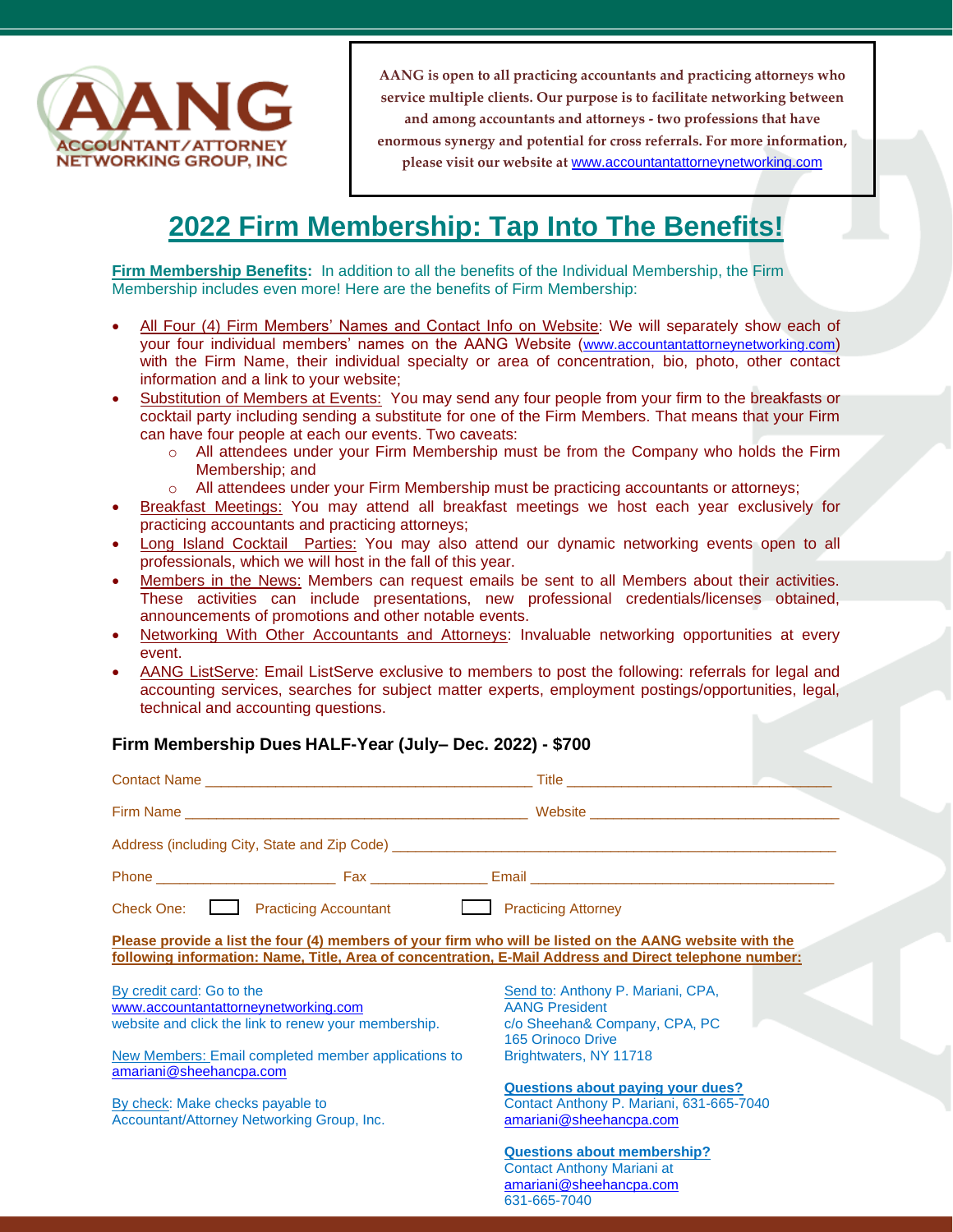

## **2022 Small Firm Membership: Firms with fewer than 10 professionals**

**Small Firm Membership Benefits:** In addition to all the benefits of the Individual Membership, the Small Firm Membership includes even more! Here are the benefits of a Small Firm Membership:

- Two (2) Members' Names and Contact Info on Website: We will separately show each of your two individual members' names on the AANG Website [\(www.accountantattorneynetworking.com\)](http://www.accountantattorneynetworking.com/) with the Firm Name, their individual specialty or area of concentration, bio, photo, other Contact information and a link to your website;
- Substitution of Members at Events: You may send any two people from your firm to the breakfasts or cocktail parties, including sending a substitute for one of the Firm Members. That means that your Firm can have two (2) people at each our events. Two caveats:
	- All attendees under your Small Firm Membership must be from the Company who holds the Small Firm Membership; and
	- o All attendees under your Small Firm Membership must be practicing accountants or attorneys;
- Breakfast Meetings: You may attend all breakfast meetings we host each year exclusively for practicing accountants and practicing attorneys;
- Long Island Cocktail Parties: You may also attend our dynamic networking events open to all professionals, which we will host in the fall this year.
- Members in the News: Members can request emails be sent to all Members about their activities. These activities can include presentations, new professional credentials/licenses obtained, announcements of promotions and other notable events.
- Networking With Other Accountants and Attorneys: Invaluable networking opportunities at every event.
- AANG ListServe: Email ListServe exclusive to members to post the following: referrals for legal and accounting services, searches for subject matter experts, employment postings/opportunities, legal, technical and accounting questions.

## **Small Firm Membership Dues HALF-Year (July– Dec. 2022) - \$350**

| Check One: Practicing Accountant Practicing Attorney                                                  |                                          |
|-------------------------------------------------------------------------------------------------------|------------------------------------------|
| Please provide two (2) members of your firm who will be listed on the AANG website with the following |                                          |
| information: Name, Title, Area of concentration, E-Mail Address and Direct telephone number:          |                                          |
| By credit card: Go to the                                                                             |                                          |
| www.accountantattorneynetworking.com                                                                  | Send to: Anthony P. Mariani, CPA,        |
| website and click the link to renew your membership.                                                  | <b>AANG President</b>                    |
|                                                                                                       | c/o Sheehan& Company, CPA, PC            |
| New Members: Email completed member applications to                                                   | 165 Orinoco Drive                        |
| amariani@sheehancpa.com                                                                               | Brightwaters, NY 11718                   |
| By check: Make checks payable to                                                                      | <b>Questions about paying your dues?</b> |
| Accountant/Attorney Networking Group, Inc.                                                            | Contact Anthony P. Mariani, 631-665-7040 |
|                                                                                                       | amariani@sheehancpa.com                  |
|                                                                                                       | <b>Questions about membership?</b>       |
|                                                                                                       | <b>Contact Anthony Mariani at</b>        |
|                                                                                                       | amariani@sheehancpa.com                  |
|                                                                                                       | 631-665-7040                             |